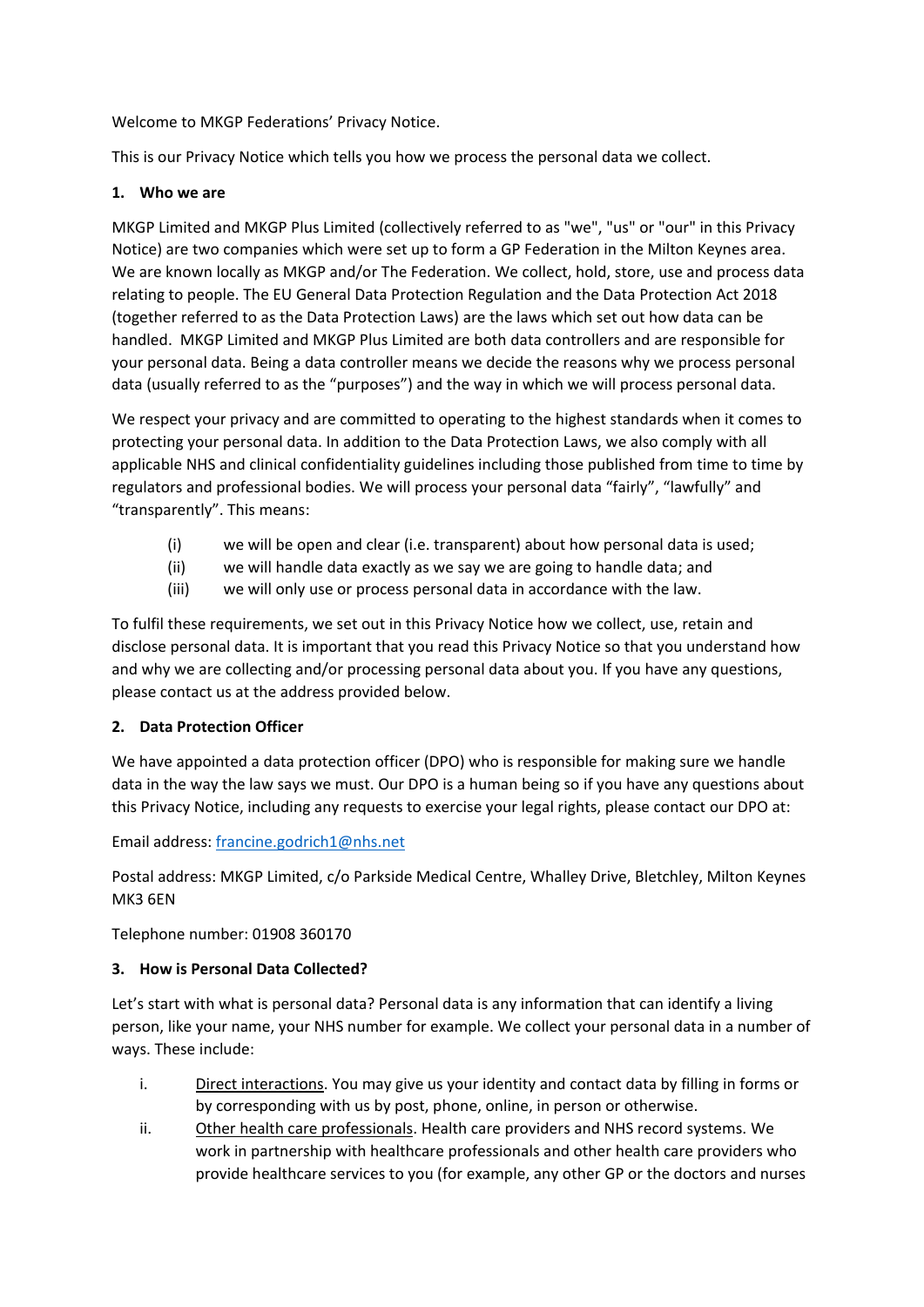of a particular hospital trust.) So that we can provide healthcare services to you we may collect and/or access your patient records. For example, where you are under the care of other doctors or clinicians, they may write in your healthcare record their consultation notes and any observations and/or recommendations they may have for your continued care. We may also receive information about you from healthcare providers or we may access your patient records through a NHS supported system that stores all records centrally and electronically. These electronic systems, commonly known as Electronic Patient Record (EPR) systems have controls in place to ensure the records are secure and all access is monitored and recorded.

- iii. A parent or legal guardian. A parent or legal guardian may provide us with information about a person for whom they have parental responsibility.
- iv. Cookies and Automated technologies when using our Website. When you look at <http://mkgp.co.uk/> (our "Website") we may automatically collect information using cookies. Please see Section 6 of this Privacy Notice for more information about the cookies used on our Website.
- v. The Data we collect about you. We may collect, use, store and transfer different kinds of personal data about you, which we have grouped together as follows:
	- a. *Identity* This may include your name, your parents'/guardian's name, your age and your NHS number.
	- b. *Contact details* This may include your address, e-mail address and phone number(s), and in some cases, the organisation you work for.
	- c. *Technical Data* All websites have an internet protocol address (an IP address), browser type and version, time zone setting and location, browser plug-in types and versions, operating system and platform plus other technology on the devices you use to access a website. These tell the internet where to send your emails, data and pictures of cats etc. Our Website collects this information.
	- d. *Usage Data* This includes information gathered from cookies about how you use and interact with our Website. We also process the following special categories of personal data: (i) information about your physical and mental health and patient records - this may include your medical records as well as information about your physical and mental functioning, any ailments, diseases or disabilities and health and genetic and biometric data and (ii) other sensitive data: this may include, race or ethnicity, religious or philosophical beliefs, political opinions, sex life, sexual orientation and, sometimes, information about criminal offences. These special categories of sensitive personal data require a higher level of protection.

What happens if you don't like the sound of how we collect personal information and what we do with it? In short, if you decide not t give us any personal data we may not be able to provide healthcare services to you. There are certain circumstances where, as a matter of law or under the terms of a contract we have with you or those who commission us to provide care, we need to collect personal data. If you fail to provide that data when requested, we wouldn't be able to look after your health.

#### **4. How we use personal data and our legal basis for processing**

The law says we must have a reason that is allowed by law for processing personal data (i.e. collecting personal data and then using it to produce meaningful information). These reasons are known as the lawful basis and we have described the different lawful bases below:

i. Consent – this is when you give us your permission to process your personal data.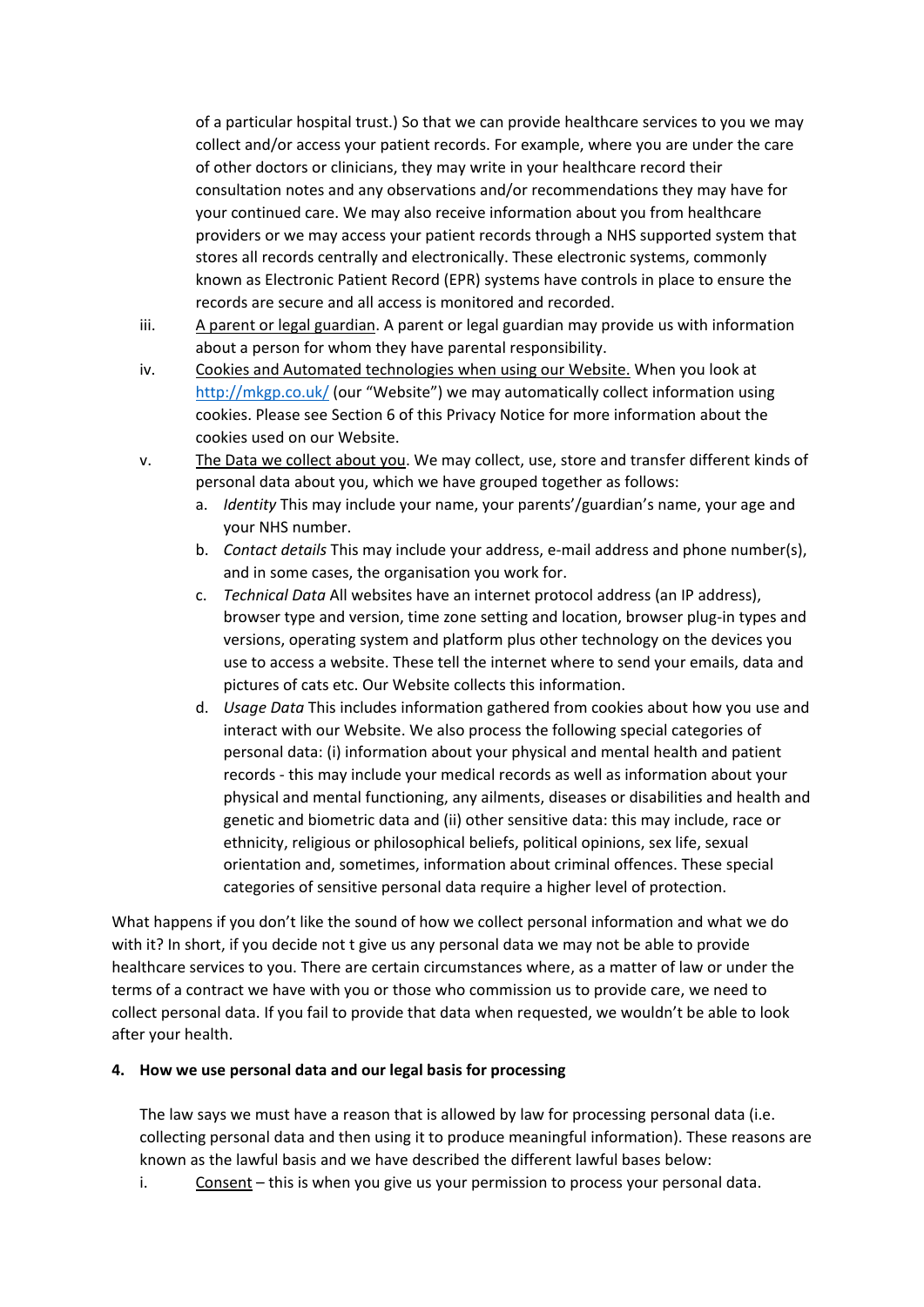- ii. Legitimate Interests where processing personal data is necessary for our legitimate interests of managing our relationship with you and administering our Website.
- iii. Legal Obligations when we have to process personal data so that we can comply with the laws and regulations that apply to us.
- iv. Provision of Healthcare when processing of personal data is necessary for medical diagnosis, the provision of healthcare and management of healthcare systems and services.
- v. Vital Interests this is only really used where it is necessary to process personal data in order to protect your or someone's else's life.
- vi. Public interest this is where personal data is processed in the public interest which is laid down by law or we are exercising an official authority vested on us by law.

The table below describes the types of personal data we collect, what we use it for and our legal basis for doing so. We will process the categories of personal data listed below for one or more of the following legal bases:

| The type of data we collect    | What we do with the data        | Why we need to collect it |
|--------------------------------|---------------------------------|---------------------------|
|                                | we've collected                 |                           |
| To verify your identity        | Identity                        | Provision of healthcare   |
|                                | Contact details                 |                           |
| To register you on our system  | Identity                        | Provision of healthcare   |
| in order to create a patient's | <b>Contact details</b>          |                           |
| record                         | Information about your physical |                           |
|                                | and mental health and patient   |                           |
|                                | records                         |                           |
|                                | Other sensitive data            |                           |
| To store your information on   | Identity                        | Provision of healthcare   |
| written records and keep our   | Contact details                 |                           |
| records up to date             | Information about your physical |                           |
|                                | and mental health and patient   |                           |
|                                | records                         |                           |
|                                | Other sensitive data            |                           |
| To provide care to you         | Identity                        | Provision of healthcare   |
|                                | <b>Contact details</b>          |                           |
|                                | Information about your physical |                           |
|                                | and mental health and patient   |                           |
|                                | records                         |                           |
| To share your information      | Identity                        | Provision of healthcare   |
| with other professionals or    | Contact details                 |                           |
| organisations that are         | Information about your physical |                           |
| involved or responsible for    | and mental health and patient   |                           |
| your care                      | records                         |                           |
| To ensure you receive the      | Identity                        | Provision of healthcare   |
| right care in the right place  | Contact details                 |                           |
| and at the right time          | Information about your physical |                           |
| (including booking             | and mental health and patient   |                           |
| appointments, referrals and    | records                         |                           |
| follow ups)                    |                                 |                           |
| To protect you where we have   | Identity                        | Vital interests           |
| any safeguarding concerns      | Contact details                 |                           |
|                                | Information about your physical |                           |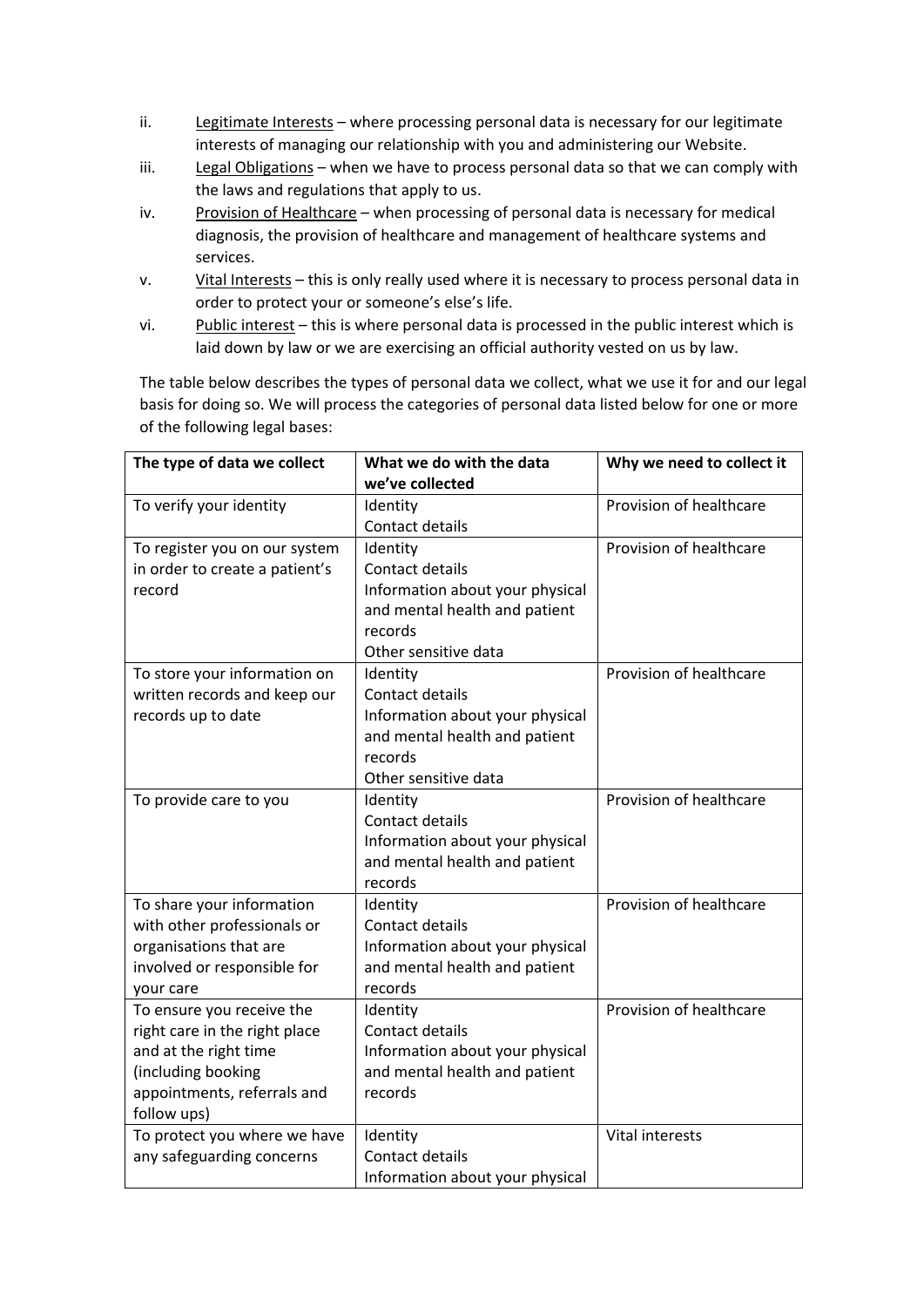|                                                          | and mental health and patient   |                                                      |
|----------------------------------------------------------|---------------------------------|------------------------------------------------------|
|                                                          | records                         |                                                      |
| To respond to your request in                            | Identity                        | Legal obligations                                    |
| connection with the exercise                             | Contact details                 |                                                      |
| of your rights under Data                                |                                 |                                                      |
| Protection Laws (for more                                |                                 |                                                      |
| information about your rights                            |                                 |                                                      |
| please see section 17 below)                             |                                 |                                                      |
| To comply with our legal and                             | Identity                        | Legal obligations                                    |
| regulatory requirements                                  | Contact details                 |                                                      |
| (including NHS requirements)                             | Information about your physical |                                                      |
| and related disclosures                                  | and mental health and patient   |                                                      |
|                                                          | records                         |                                                      |
| To prevent, detect and                                   | Identity                        | Legal obligations                                    |
| investigate crime                                        | Contact details                 |                                                      |
| To improve the quality of                                | Identity                        | Performance of a task                                |
| services we provide and check                            | Contact details                 | carried out in the public                            |
| and report how effective our                             |                                 | interest                                             |
| services are                                             |                                 |                                                      |
| To make sure services are                                | Identity<br>Contact details     | Reasons of public interest                           |
| planned to meet patients'<br>needs now and in the future |                                 | in the area of public health                         |
| To ensure that our services                              |                                 |                                                      |
| are provided safely and in                               | Identity<br>Contact details     | Information about your<br>physical and mental health |
| compliance with our                                      |                                 | and patient records                                  |
| regulatory obligations and to                            |                                 | Reasons of public interest                           |
| protect the public against                               |                                 | in the area of public health                         |
| dishonesty, regulatory                                   |                                 |                                                      |
| concerns, malpractice or other                           |                                 |                                                      |
| serious improper behaviour                               |                                 |                                                      |
| (for example, investigations in                          |                                 |                                                      |
| response to a safeguarding                               |                                 |                                                      |
| concern, clinical concerns, a                            |                                 |                                                      |
| member's complaint or a                                  |                                 |                                                      |
| regulator (such as the Care                              |                                 |                                                      |
| Quality Commission, the                                  |                                 |                                                      |
| <b>General Medical Council or</b>                        |                                 |                                                      |
| the Nursing and Midwifery                                |                                 |                                                      |
| Council) telling us about an                             |                                 |                                                      |
| issue)                                                   |                                 |                                                      |
| To ensure that we and our                                | Identity                        | Legitimate Interests                                 |
| commissioners act within the                             | Contact details                 |                                                      |
| contractual terms in place                               |                                 |                                                      |
| between us                                               |                                 |                                                      |
| To make sure that we give the                            | Identity                        | Legitimate Interests                                 |
| NHS value for money                                      | Contact details                 |                                                      |
| To answer questions that you                             | Identity                        | Legitimate Interests                                 |
| ask us or to respond to                                  | Contact details                 |                                                      |
| comments you might make on                               |                                 |                                                      |
| or in relation to our Website                            |                                 |                                                      |
| To respond to you and take                               | Identity                        | Legitimate Interests                                 |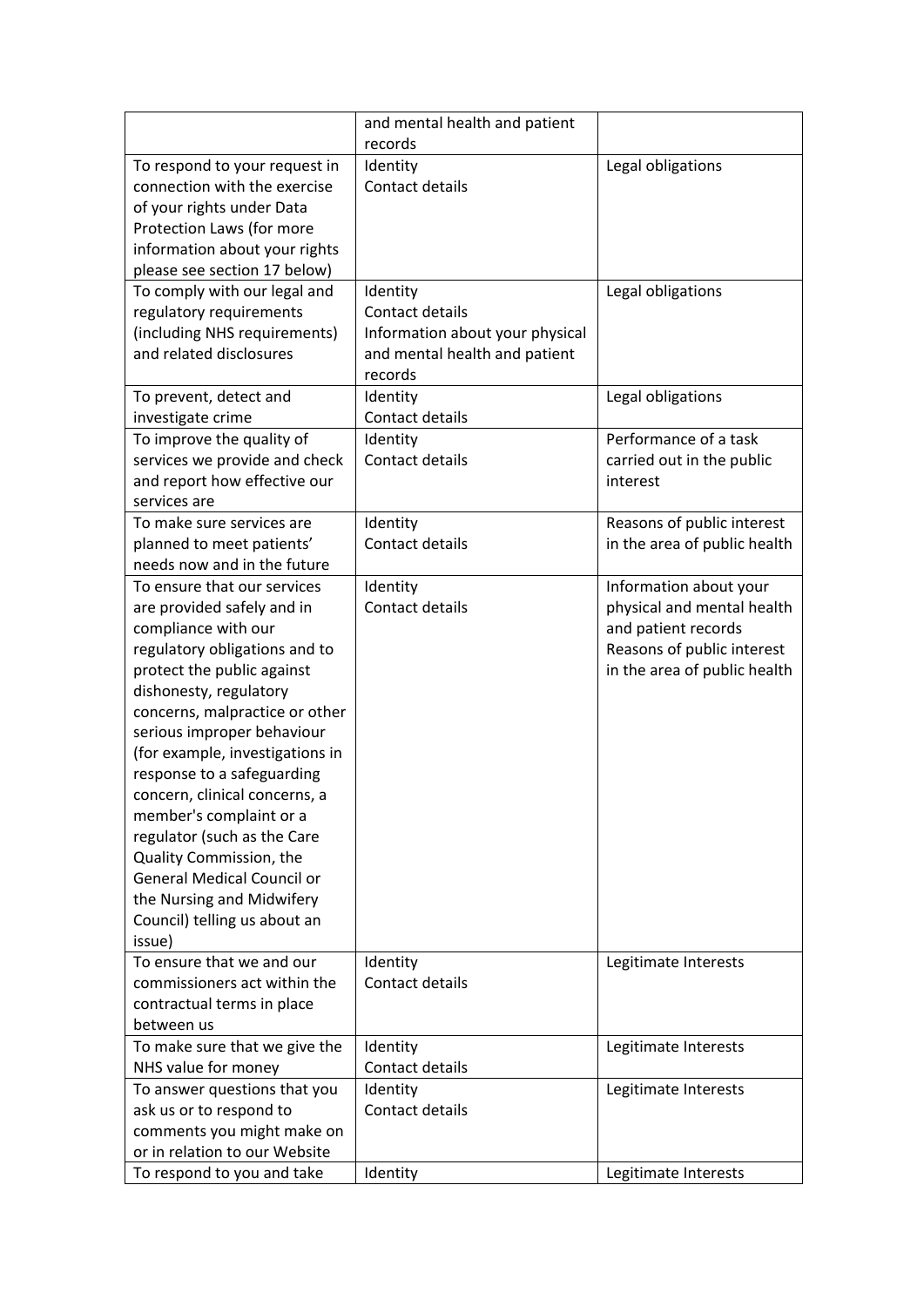| action when you report a       | Contact details                 |                      |
|--------------------------------|---------------------------------|----------------------|
| problem with our Website       |                                 |                      |
| To use data analytics to       | <b>Technical Usage Data</b>     | Legitimate Interests |
| improve our website,           |                                 |                      |
| products/services, customer    |                                 |                      |
| relationships and patient      |                                 |                      |
| experiences                    |                                 |                      |
| To respond to your request to  | Identity                        | Legal Obligations    |
| exercise your data protection  | Contact details                 |                      |
| rights                         |                                 |                      |
| For the establishment exercise | Identity                        | Legal obligations    |
| or defence of legal claims     | Contact details                 |                      |
|                                | Information about your physical |                      |
|                                | and mental health and patient   |                      |
|                                | records                         |                      |
|                                | Other sensitive data            |                      |

When we process your personal data it may be that we do so on more than one lawful ground, depending on the specific purpose for which we are using your data. Please contact our DPO if you need details about the specific legal ground(s) we are relying on to process your personal data.

### **5. Marketing**

We do not process your personal data for any marketing purposes. Should this change we will notify you in accordance with the Data Protection Laws.

#### **6. Automated decision making and profiling**

Automated decision-making takes place when an electronic system uses personal data to make a decision without human intervention. We do not carry out any automated decision making including profiling. Should this change we will notify you in accordance with the Data Protection Laws.

#### **7. Change of Purpose**

We will only use your personal data in the ways we have said we will in this Privacy Notice. If we need to use your personal data for an unrelated purpose, we will update this Privacy Notice and notify you in accordance with the applicable laws.

#### **8. Cookies**

In section 3, part iv we said that we may we may automatically collect information using cookies. Cookies are small text files that are placed on your computer, smartphone, tablet or other device that you use when you visit our Website. A cookie file is stored on your device and it allows us and our third party service providers (see below) to recognise you and make your visit easier and more useful to you when you visit our Website again. For more information on how we use cookies on our Website, please visit

[https://www.mkgp.co.uk/\\_common/cookiespolicy](https://www.mkgp.co.uk/_common/cookiespolicy). This list is all the cookies used on our Website: List of cookies e.g. Surgeries Finder – Cookie stores your location information if you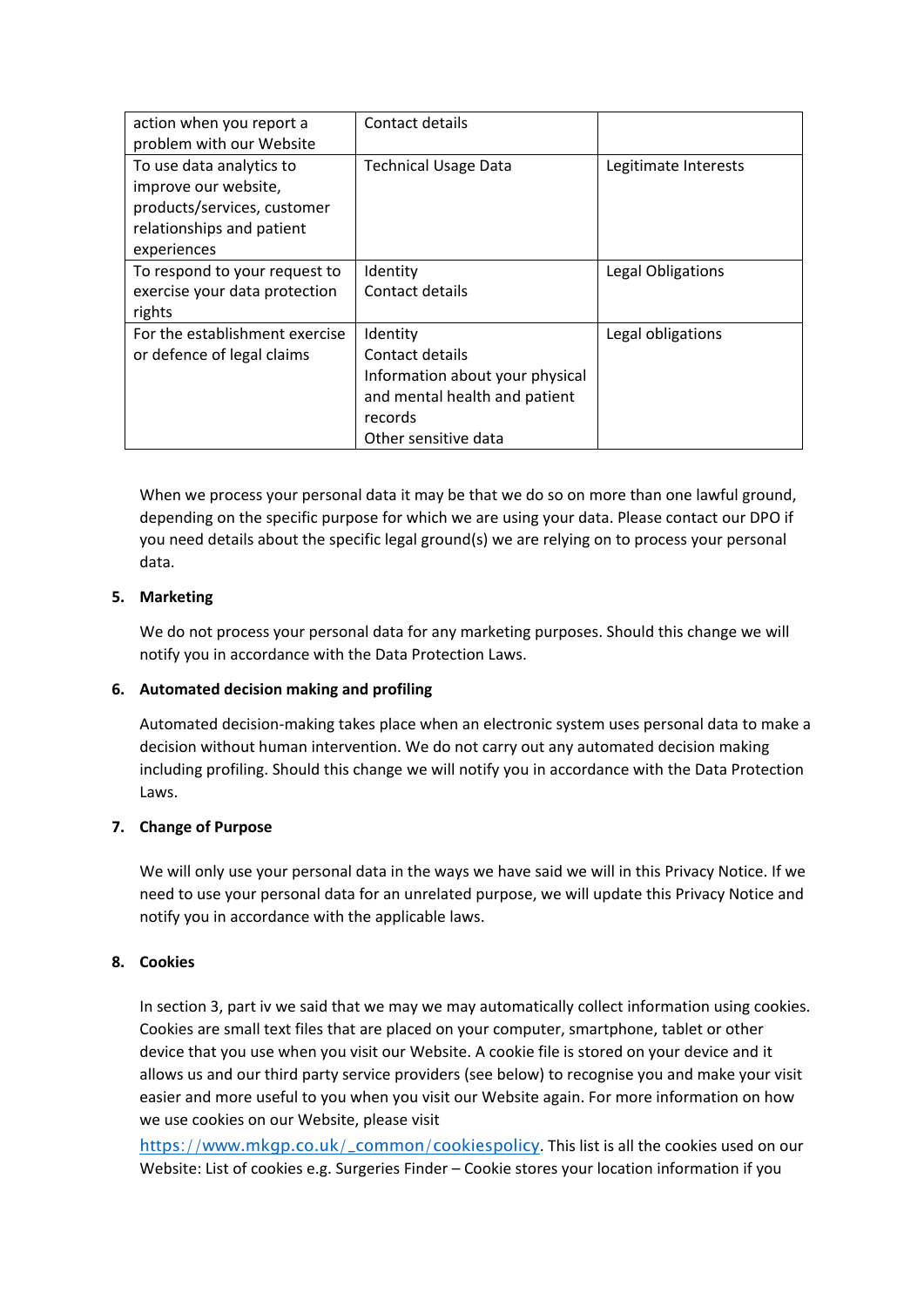choose to share it to present you with your closest surgery; ii. Google Analytics: Google Analytics mainly uses first-party cookies to report on user interactions on Google Analytics customers' websites.

These cookies are used to store non-personally identifiable information. Browsers do not share first-party cookies across domains. These cookies help us understand if you have visited our Website before, the time you visited and the pages you looked at. If you choose to block cookies you will not be able to use all the features on our Website. For more information about cookies, including how to view the cookies that have been set and how to manage or delete them, please visi[t www.allaboutcookies.org.](http://www.allaboutcookies.org/)

## **9. Children**

We understand the importance of taking extra precautions to protect the privacy and safety of children and our website is not intended for children to use it. In the event that we learn that we have collected personal information from a child under the age of 13, we will delete that information as quickly as possible. If you believe that we might have any information from a child under 13, please contact our DPO.

### **10. Disclosure of Personal Data to Third party Recipients**

We may have to share your personal data for the purposes set out in in section 4 above with:

- i. those involved in your care, such as: doctors, nurses, clinicians and other health-care professionals, hospitals, clinics and other health-care providers, healthcare professionals, NHS providers;
- ii. service providers or NHS EPR service providers, acting as processors who provide IT and systems administration services;
- iii. people or organisations we have to, or are allowed to, share your personal data with by law for example, for fraud-prevention or safeguarding purposes, or for regulatory investigations, including with the Care Quality Commission and medical regulators such as the General Medical Council and Nursing and Midwifery Council;
- iv. if they are paying for all or part of your treatment with us, your medical insurer to tell them about your treatment, its clinical necessity and its cost. We only provide the information to which they are entitled. If you raise a complaint or a claim we may be required to share personal data with your medical insurer for the purposes of investigating any complaint/claim;
- v. a third party if we restructure or transfer our contracts, business or its assets or have a merger or re-organisation (in which case personal data we hold about our patients or visitors to the Website may be one of the assets the third party takes over);
- vi. any member of our group;
- vii. where necessary to comply with our obligations or as permitted by law and with our legal and other professional advisors including our solicitors and other professional consultants and advisors.

We make sure that all third parties who process data on our behalf respect the security of your personal data and to treat it in accordance with the Data Protection Laws. We do not allow our third-party service providers to use your personal data for their own purposes and only permit them to process your personal data for specified purposes and in accordance with our instructions. We may share your personal data with more parties than the ones listed above.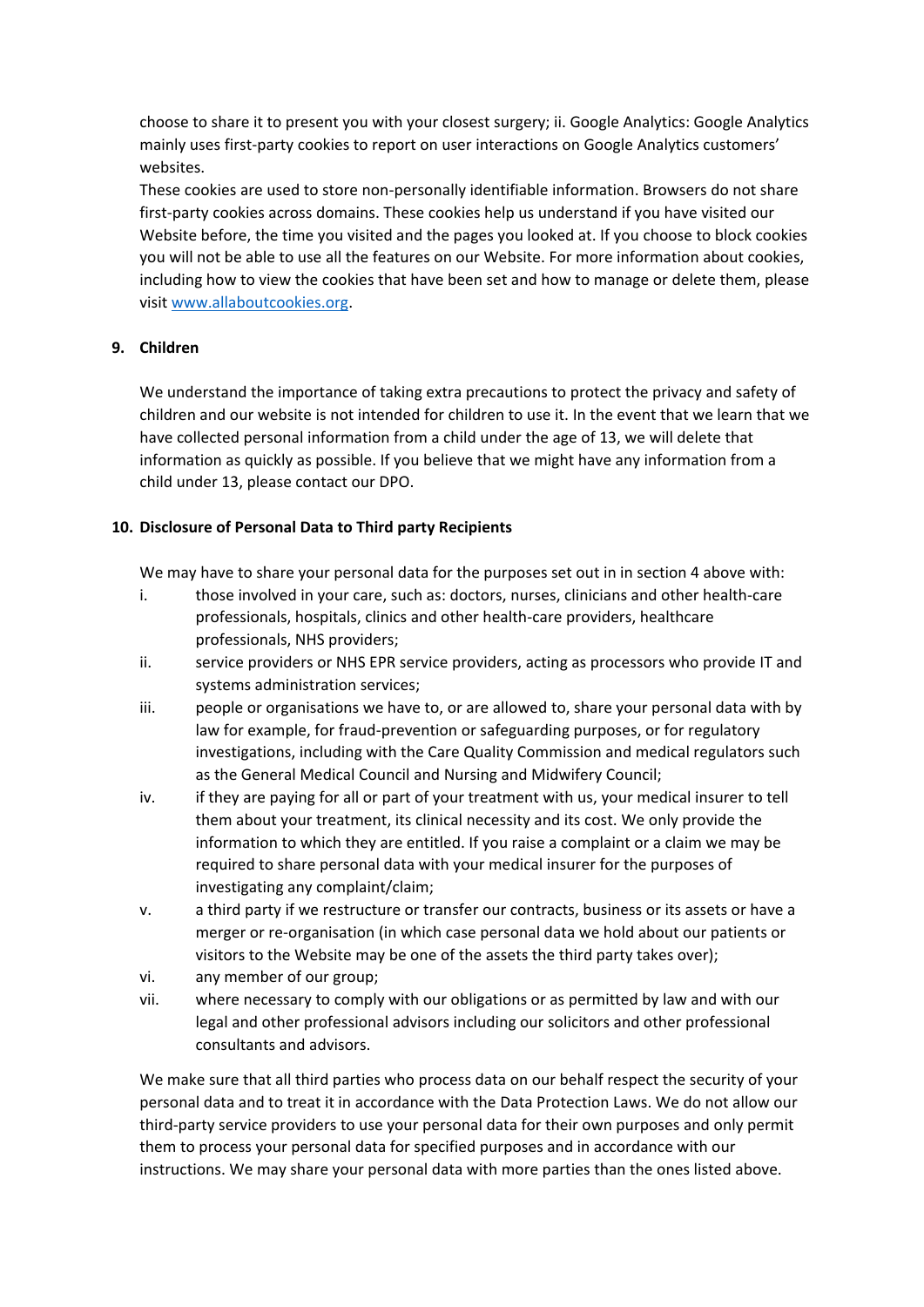Should this be the case, we will inform you of the change in accordance with applicable laws and regulations.

### **11. Transfers of personal data outside the European Economic Area (EEA)**

Your personal data may be transferred outside the UK and the European Economic Area for the purposes set out above. While some countries have adequate protections for personal data under applicable laws, in other countries steps will be necessary to ensure appropriate safeguards apply to it. These include imposing contractual obligations or other safeguards to provide adequate levels of protection. We take steps to ensure that, when we transfer your personal data outside the EEA, we have adequate safeguards in place in line with applicable data protection laws.

### **12. Do I have to consent to the processing of my data?**

In a word, no. The reason for this is that the provision of healthcare is one of the lawful bases for processing data. This does not mean that your data isn't safe. We will comply with all common law rules in relation to confidentiality and clinical confidentiality guidelines in relation to the sharing of any health records.

### **13. Confidentiality and patient's records**

In addition to the protections under the Data Protection Laws, your health records are also subject to duties of confidentiality. In the NHS, health and care information may sometimes be used as part of projects to improve care to all patients – this occurs under strict regulatory guidelines. There is a national data opt-out programme that gives patients more control over how their identifiable health and care information is used in this way. Patients who do not want their personally identifiable data to be used for planning and research purposes will be able to set their national data opt-out choice online or via a non-digital alternative for patients who do not want to use an online system. For further details and how to manage your opt out options please access [https://www.nhs.uk/your-nhs-data-matters/manage-your-choice/.](https://www.nhs.uk/your-nhs-data-matters/manage-your-choice/)

#### **14. Data Anonymisation and Aggregation**

We may anonymise your personal data or convert into statistical or aggregated data which cannot be used to identify you and then use it to produce statistical research and reports. This aggregated data may be shared and used in all the ways described above. If you are a parent or guardian and would like to access, correct, delete or exercise any of your child's data protection rights, please contact our DPO using the contact details provided in section 2 above. We may need to ask you additional information to confirm that you are the child's parent or guardian.

#### **15. Data Security**

We take our duty to protect your personal data and our confidentiality obligations seriously. We will take all reasonable measures to ensure the confidentiality and security of the personal data for which we are responsible, whether computerised or on paper. We have appointed a Senior Information Risk Owner (SIRO) who is accountable for the management of all information assets and any associated risks and incidents and a 'Caldicott Guardian' who is responsible for the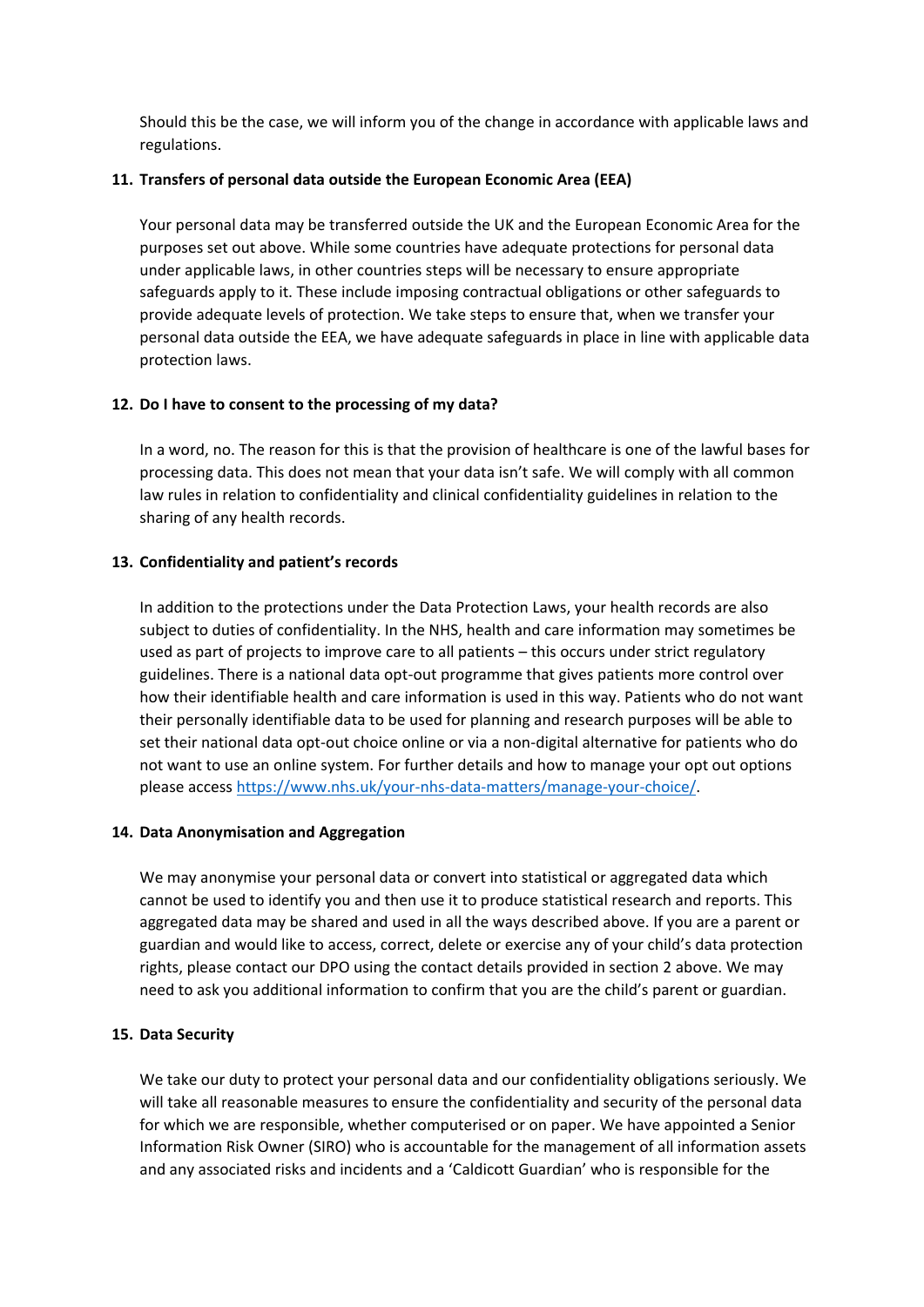management of patient information and patient confidentiality. All of our employees and contractors are required to undertake annual information governance training and are provided with information governance policies that they are required to read, understand and agree to follow.

Our policies are carefully written to ensure the healthcare professionals who provide our services are aware of their responsibilities in keeping your personal data safe and follow best practice guidelines ensuring the necessary safeguards and appropriate use of person-identifiable and confidential information.

Under the NHS Confidentiality Code of Conduct, all our employees and contractors are also required to protect your information and inform you of how your information will be used. Additionally, everyone working for us is subject to the common law duty of confidentiality. Information provided in confidence will only be used for the purposes advised and consented to by the service user, unless it is required or permitted by the law. We have put in place security measures such as encryption and anonymisation tools where necessary to prevent your personal data from being accidentally lost, used or accessed in an unauthorised way, altered or disclosed. In addition, we limit access to your personal data to those employees, contractors and other third parties on a "need to know" basis. They are only allowed to process your personal data on our strict instructions and they are subject to a duty of confidentiality. We have put in place procedures to deal with any suspected personal data breach and if, unfortunately, a breach occurs we will notify you and any applicable regulator of the breach in accordance with the Data Protection Laws.

When we are processing personal data that is likely to result in high risk to individuals, we carry out a Data Protection Impact Assessment (DPIA) to help identify and minimise data protection risks. If you would like a copy of a DPIA that we have carried out, please contact our DPO.

#### **16. Data Retention**

We only keep your personal data for as long as necessary to fulfil the purposes we collected it for. To determine the appropriate retention period for personal data, we consider the amount, nature and sensitivity of the personal data, the potential risk of harm from unauthorised use or disclosure of your personal data, the purposes for which we process your personal data and whether we can achieve those purposes through other means, and the applicable legal requirements. The NHS has created a retention schedule which determines the length of time records should be kept so, where it applies to us, we retain personal data in line with that schedule. We may keep your personal data for longer than is set out in the schedule if we cannot delete for legal or technical reasons, including for the purposes of satisfying any legal, accounting, or reporting requirements. Details of retention periods for different aspects of your personal data are available in our retention policy which you can request by contacting our DPO.

#### **17. Your Legal Rights**

The Data Protection Laws give you the following rights in relation to your personal data:

i. Request access to your personal data. You can ask us to see what personal data we hold about you. We will confirm whether we are processing your personal data and we will provide you with additional information including what type of data we have, where we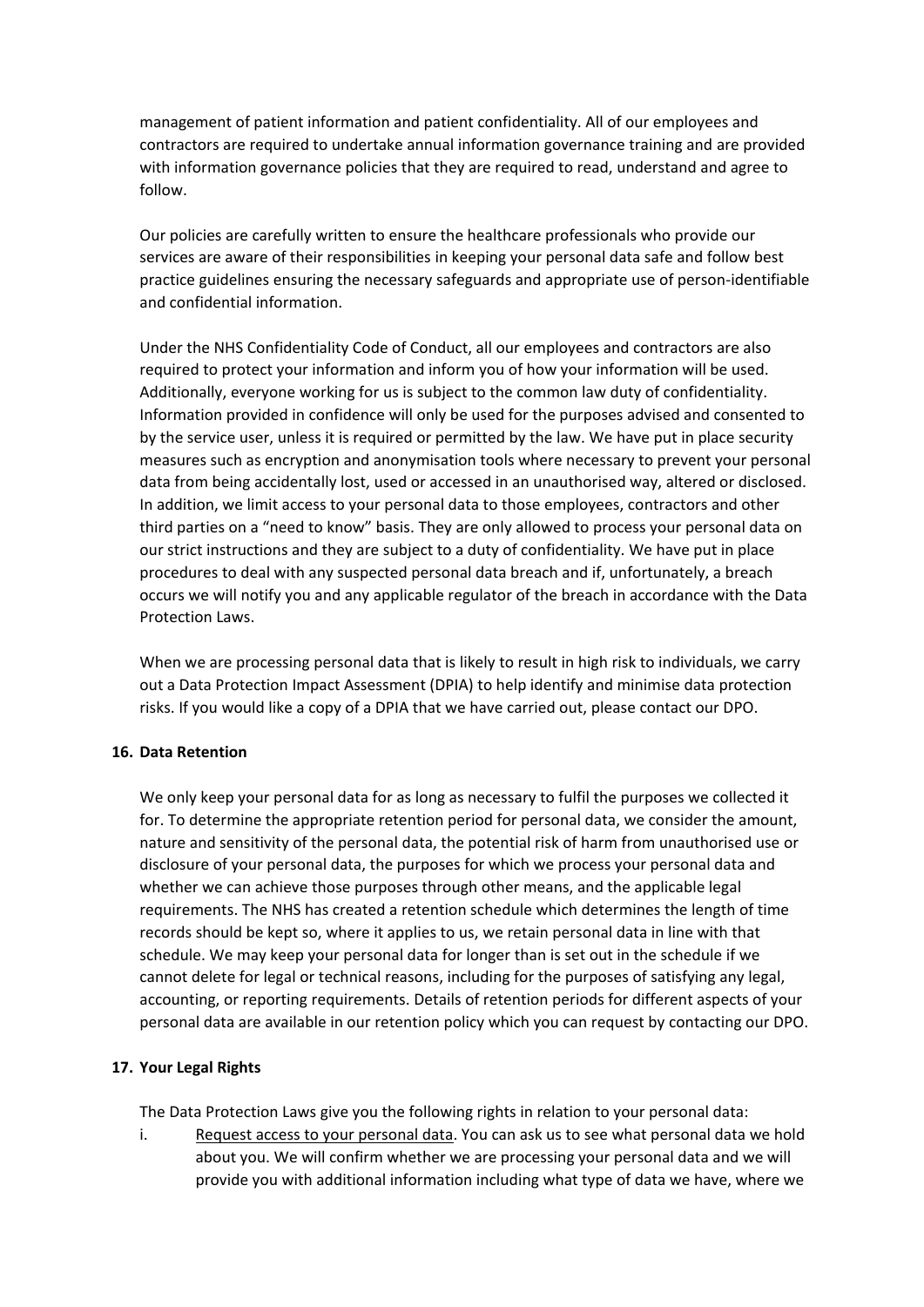collected it from, whether we send it to others, including any transfers outside the EEA, subject to the limitations set out in applicable laws and regulations. We will provide you free of charge with a copy of your personal data, but we may charge you a fee to cover our administrative costs if you request additional copies of the same information.

- ii. Request correction of your personal data. You can ask us to correct any incomplete or inaccurate data we hold about you, although we may need to verify the accuracy of the new data you provide to us.
- iii. Request erasure of your personal data. You can ask us to delete or remove personal data where there is no good reason for us continuing to process it. However, we may not always be able to comply with your request of erasure for legal reasons. We will let you know if this is the case at the time of your request.
- iv. Object to processing of your personal data. You can object to the processing of your personal data where we are relying on a legitimate interest (or those of a third party) and there is something about your particular situation which makes you want to object to processing on this ground as you feel it impacts on your fundamental rights and freedoms. However, that we may not always be able to comply with your request for legal reasons. We will let you know if this is the case at the time of your request.
- v. Request restriction of processing your personal data. You can ask us to restrict the processing of your personal data in certain cases.
- vi. Request transfer of your personal data. You can ask us to transfer your personal data to you or to a third party. We will provide to you, or a third party you have chosen, your personal data in a structured, commonly used, machine-readable format. Please note this this right only applies in certain cases.
- vii. Right to withdraw consent. You can withdraw consent at any time where we are relying on consent to process your personal data. However, this will not affect the lawfulness of any processing carried out before you withdraw your consent. If you withdraw your consent, we may not be able to provide our healthcare services to you. We will advise you if this is the case at the time you withdraw your consent.

If you wish to exercise any of the rights set out above, please contact the DPO. Contact details are set out in section 2 above. We may ask you to provide additional information e.g. your full name, address, date of birth, NHS number, etc. so that your identity can be verified.

You will not have to pay a fee to exercise any of your rights. However, we may charge a reasonable fee if your request is clearly unfounded, repetitive or excessive. Alternatively, we may refuse to comply with your request in these circumstances. In so far as it is practicable, we will notify the third parties we shared your personal data with any correction, deletion and/or limitation on processing of your personal data.

We may need to request specific information from you to help us confirm your identity and ensure your right to access your personal data (or to exercise any of your other rights). This is a security measure to ensure that personal data is not disclosed to any person who has no right to receive it. We may also contact you to ask you for further information in relation to your request to speed up our response.

#### **18. Time limit to respond**